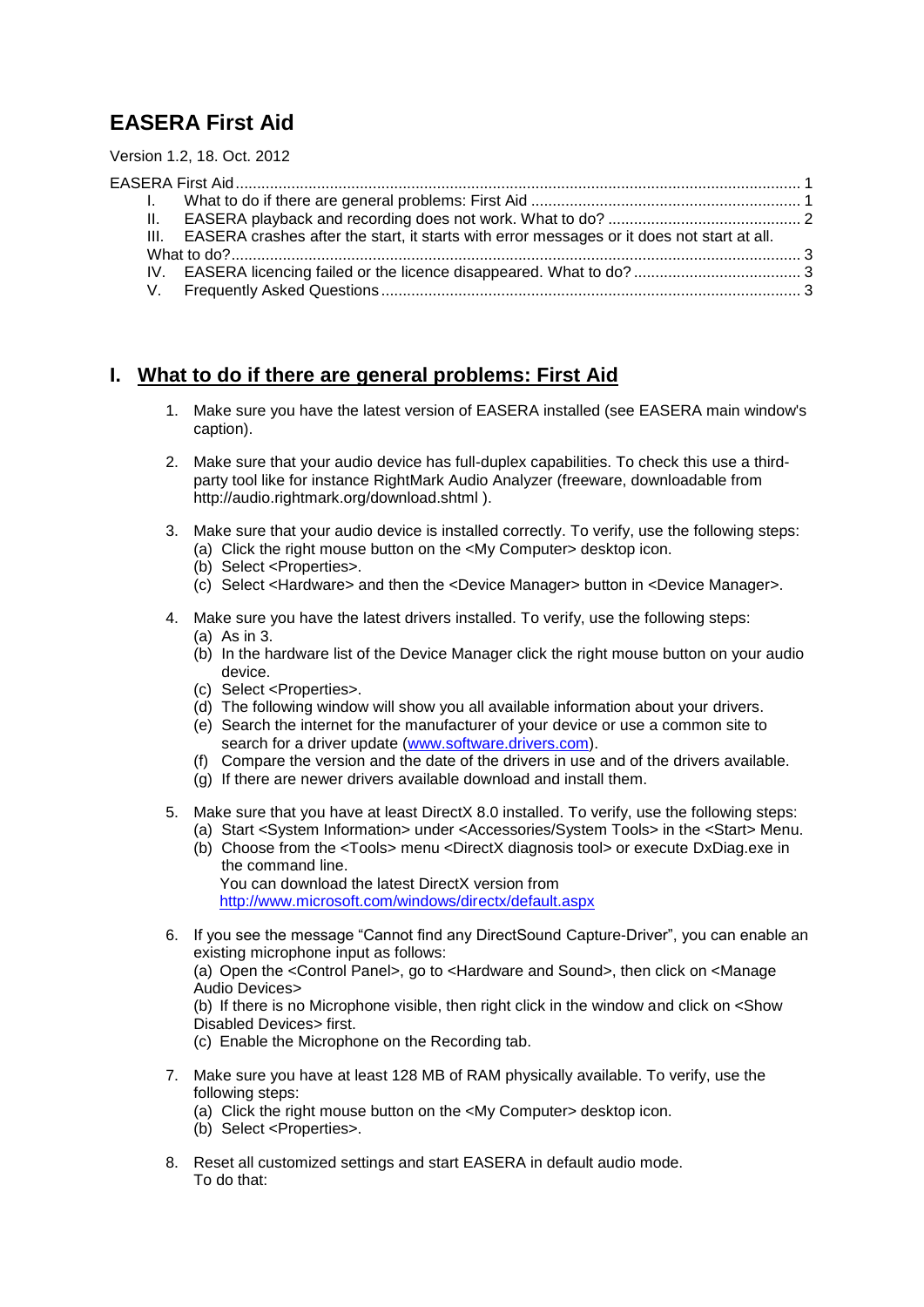- (a) Select <EASERA (use default audio and settings)> under <All Programs/AFMG/EASERA> in the <Start> Menu.
- <span id="page-1-1"></span>9. To receive further help you can also contact the EASERA support team by sending a support request to your distributor or to support@afmg.eu.

To contact the support team, do the following:

- (a) Open the <Start> tab in EASERA.
- (b) Go to the <Help> menu and left click <Create Status Report>.
- (c) This will create a file labeled <DATE-TIME>\_Easera10Info.zip .
- (d) Send that file with your support request to [support@afmg.eu.](mailto:support@afmg.eu)

To contact the support team if EASERA does not start up at all, do the following:

- (a) Go to the Windows <Start> Menu.
- (b) Open the submenu <All Programs>, then <AFMG>, then <EASERA>.
- (c) Select <Create Status Report>.
- (d) This will create a file labeled <DATE-TIME>\_Easera10Info.zip .
- (e) Send that file with your support request to [support@afmg.eu.](mailto:support@afmg.eu)

In some cases it is helpful for support to have access to the EASERA log files, describing the failure in more detail. To create a log file, switch on the debug mode of EASERA and try to reproduce the problem. Use the following steps to switch on debug mode:

- (a) Open the <Options> window (F9) in EASERA.
- (b) Select <Advanced / Debug> from the left tree.
- (c) Under <Debug> check all marks at the right side.
- (d) Try to recreate the error or crash.
- (e) Make sure you switch off the log file creation later on.

### <span id="page-1-0"></span>**II. EASERA playback and recording does not work. What to do?**

- 1. Check if the input and output device (loudspeaker, microphone) are working at all. Check the connections to and from the computer.
- 2. Check if your audio device is installed correctly and the latest drivers are available (see [I.3](#page-0-2) and [I.4\)](#page-0-3).
- <span id="page-1-2"></span>3. Check if the playback and record capabilities of your audio device are available at all. To do that, use the Windows Sound Recorder and the Windows Media Player.

Check playback:

Select <Windows Media Player> under <All Programs> or <All Programs/Accessories/Entertainment> in the <Start> Menu. Load an arbitrary audio file and play it (e.g. from the folder \..\EASERA10DATA\SoundSamples\).

Check recording:

Select <Sound Recorder> under <Programs/Accessories/Entertainment> in the <Start> Menu and record sound from the microphone or another external device.

- 4. If the playback and/or recording does not work, check that:
	- (a) The right audio device for playback and recording is selected as the Default Device. To do that:

Vista, Windows 7 and 8 Select <Sound> in the Control Panel and check "Playback" and "Recording". Use <Set Default> if necessary.

Windows 2000 and XP Select <Audio Properties> from the Sound Recorders <Edit> menu.

(b) The line and volume settings are adjusted properly. To do that: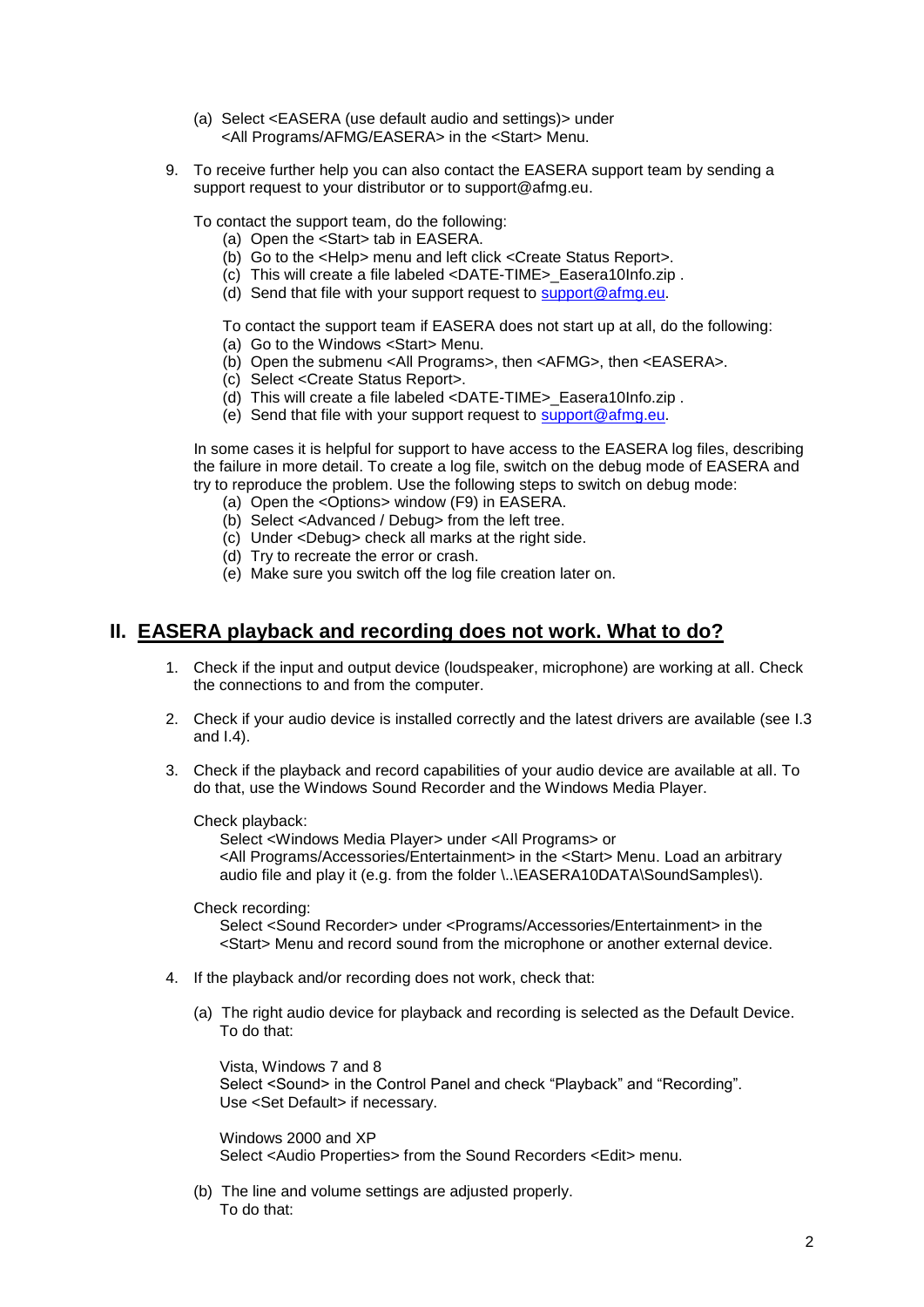Vista, Windows 7 and 8 Select <Properties> and <Levels>

Windows 2000 and XP Select <Volume> under <Sound Playback> and <Sound Recording> from the Audio Properties window.

# <span id="page-2-0"></span>**III. EASERA crashes after the start, it starts with error messages or it does not start at all. What to do?**

First reset all customized settings and start EASERA in default audio mode. To do that, use the following steps:

- (a) Go to the Windows <Start> Menu.
- (b) Open the submenu <Programs>, then <AFMG>, then <EASERA>.
- (c) Select <EASERA (use default audio and settings)>.

If the problem persists try to start EASERA again in debug mode using the "EASERA /l" option. To do that, use the following steps:

- (a) Go to the Windows <Start> Menu.
- (b) Select the menu item <Run> from the menu root or from <Programs/Accessories>.
- (c) Enter "EASERA /l" (small L) into the <Open> field.
- (d) Press <OK> to start EASERA in debug mode.

This option creates a log-file right from the beginning of EASERA. After that, you can create a "Status Report" (see [I.9\)](#page-1-1) and send it to support@afmg.eu.

# <span id="page-2-1"></span>**IV.EASERA licencing failed or the licence disappeared. What to do?**

Create an EASERA Status Report (see [I.9\)](#page-1-1) and send it to the EASERA license support team (support@afmg.eu). Please also add a short description of your problem.

# <span id="page-2-2"></span>**V. Frequently Asked Questions**

**1. Where can I find information about the applicability of my audio device for use with EASERA?**

AFMG provides an online database with the information. To download and browse the database:

- (a) Go to the EASERA <Start> Tab.
- (b) Select <Compatible Soundcards> from the <Help> menu.

This will open the EASERA Audio Device Online Information Viewer in your web browser. In the left window section you can now see a list of devices sorted by manufacturers. To view the device information click on one of the items in the tree. This will open a report at the right side displaying more information about the results of tests at AFMG.

#### **2. Why does my external sound device not work?**

There are plenty of external devices and even more drivers. Not all of them work as one would expect. Sometimes it is advisable to connect the device to the computer before you boot your computer. But for other devices, you have to do the connection after the operating system has booted completely.

#### **3. Why is the Direct Sound driver not visible in EASERA after the installation of the drivers for the sound device?**

EASERA reads only the first 30 Windows Direct Sound drivers. If your hardware supports a lot of emulation drivers you may reach this limit occasionally. In this case you can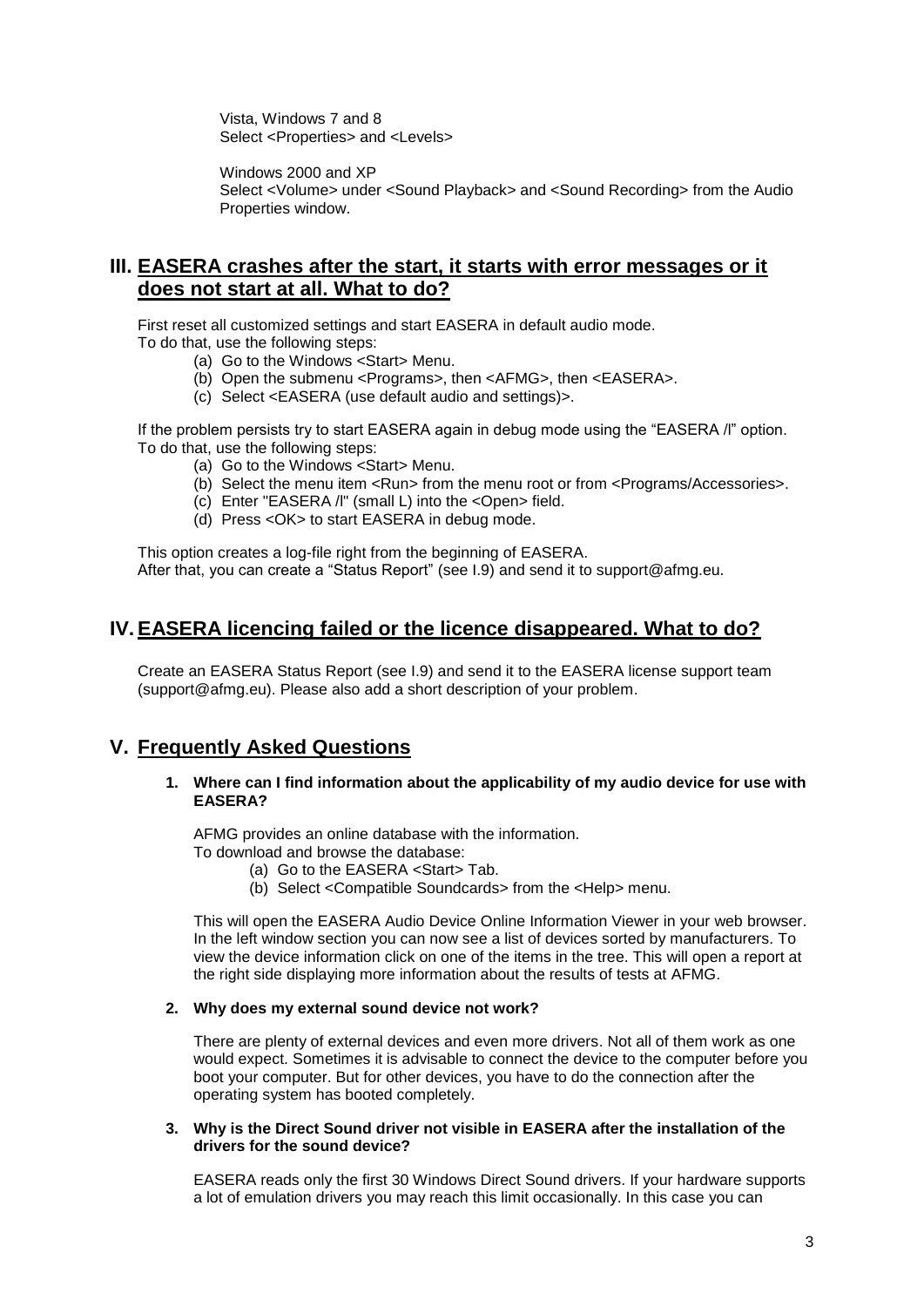disconnect some external devices and start EASERA again. Then you should see the device in the list. If the device is still not visible, then please select your preferred device as the standard (default) device in Windows:

Under Windows Vista, 7 and 8, use the following steps:

- (a) Go to the Windows <Start> menu.
	- (b) Select <Control Panel>.
	- (c) Use <Hardware and Sound>/<Sound> to open the window <Sounds>.
	- (d) Select the preferred Playback and Recording device from the <Playback> and <Recording> sheet.
	- (e) Press <Apply> to confirm the changes.

Under Windows 2000 and XP, use the following steps:

- (a) Go to the Windows <Start> menu.
- (b) Select <Settings>, then <Control Panel>.
- (c) Use <Sounds and Audio Devices> to open the window <Sounds and Audio Devices Properties>.
- (d) Make sure you look at the <Audio> sheet.
- (e) Select the preferred devices as <Default Device> in the <Sound Playback> and the <Sound Recording> areas.
- (f) Press <OK> to confirm the changes.

After that the driver should appear at the top of the list in EASERA.

#### **4. Why is the Wave/MME driver not visible in EASERA after the installation of the drivers for the sound device?**

(Windows 2000 and XP only)

The list of Wave drivers in Windows can contain up to a maximum of 10 entries. Normally this list will not be reset or deleted by Windows. To reset this list you have to edit the Windows registry manually. But be aware that changing the registry may cause serious problems and even instabilities of the operating system.

To reset the list of Wave drivers:

- (a) Go to the Windows <Start> menu.
- (b) Select the menu item <Run>.
- (c) Start the registry editor by typing "regedit".
- (d) Find the registry key 'HKEY\_LOCAL\_MACHINE\SOFTWARE\Microsoft\Windows NT\CurrentVersion\Drivers32' in the tree in the left window. Probably the entries "wave" to "wave9" have been already created in the right window value list.

Windows creates an additional entry when a device driver is being installed again. This not only happens during the first installation, but also when a PCI card is moved to another slot or a USB device is used through a different USB port. Both real hardware and also virtual ports emulating hardware create new entries.

If you have all of the needed drivers stored externally, for example on CDs, then you can delete all entries, from "wave" to "wave9" and from "midi" to "midi9". You may also just delete all of the multiple entries. (See also e.g. [http://www.rme-audio.com/english/faq\)](http://www.rme-audio.com/english/faq)

#### **5. After the installation of an ASIO driver I can see the driver in EASERA. Why does the driver not work, if I select it in the <Device Options>?**

EASERA always shows all installed ASIO drivers in the list, regardless of whether they are connected and switched on or not. Make sure the device is connected before you start EASERA and do not select an ASIO device that is not connected.

If you shut down EASERA with an ASIO device active, be sure to have that device available again when you start EASERA next time. If you do not have it connected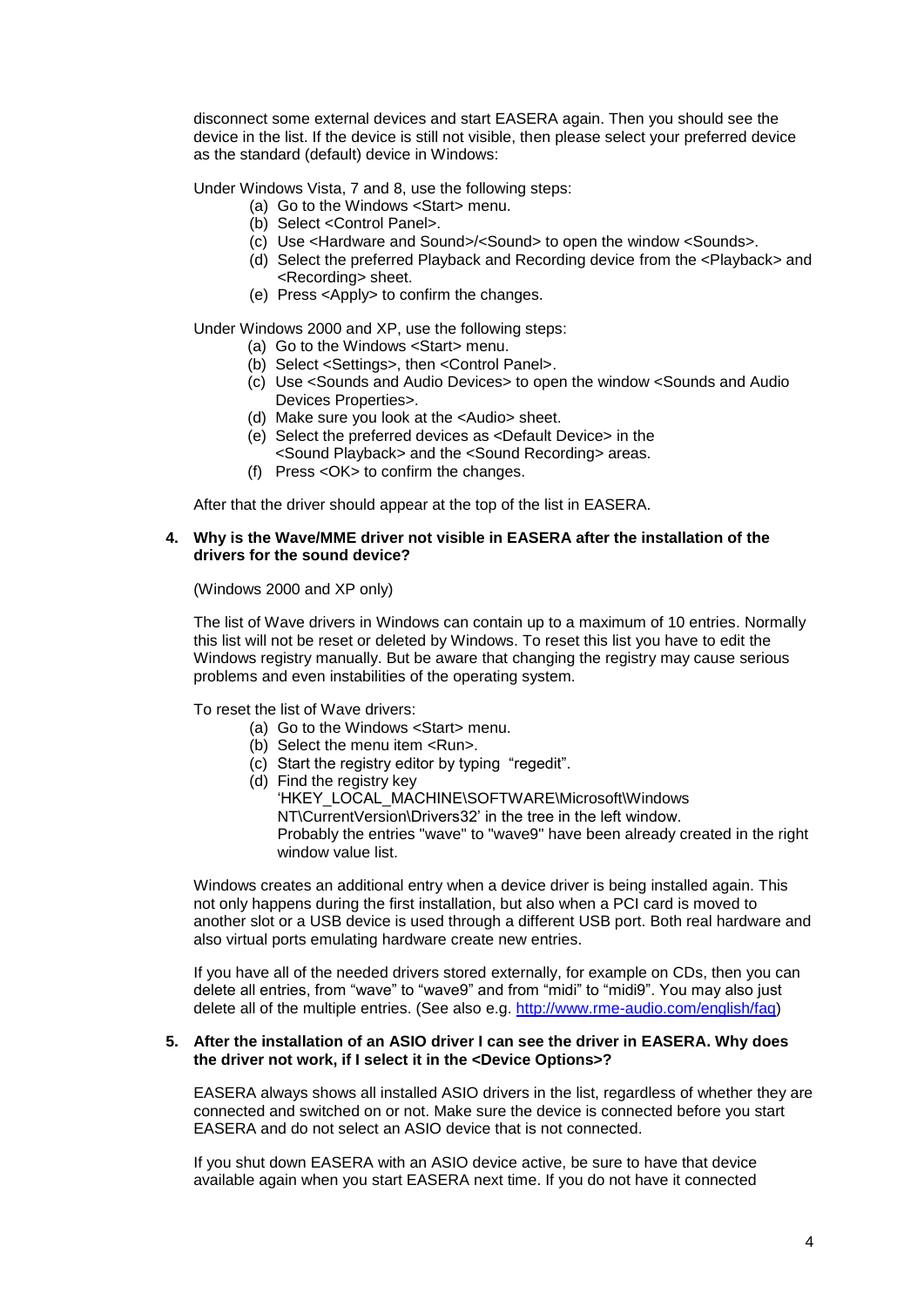anymore and you experience problems, please start EASERA in default audio mode ("/d", see also [III.](#page-2-0)).

#### **6. Why is there no input signal visible on the <Measure> or <Live> page, when I start EASERA the first time or with the Default Audio ("/d") option mode?**

Occasionally the input line used by your soundcard is not selected in the corresponding mixer. To fix this problem, adjust the Windows Mixer:

- (a) Select the <Measure> tab of EASERA.
- (b) Click on <…> to the right of the Device Name.
- (c) This will open the window <Device Options>.
- (d) Click on the <System> Button in the <Input Mixer> area.

Here you will find volume controls for all the mixer lines for the input. Try to find the right input line and adjust the corresponding volume control.

Sometimes you may have to uncheck the <Mute> Button of the related output line:

- (a) Select the <Measure> tab of EASERA.
- (b) Click on <…> to the right of the Device Name.
- (c) This will open the window <Device Options>.
- (d) Click on the <System> Button in <Output Mixer> frame.

Furthermore, check the general recording functionality using the Windows Sound Recorder (see [II.3\)](#page-1-2).

#### **7. Why is there no signal audible if I click <Play Test Signal!> on the <Measure> or <Live> page after EASERA was started the first time or in the Default Audio ("/d") option mode?**

Occasionally the output line used by your soundcard is switched to mute. To fix this problem adjust the Windows Mixer:

- (a) Select the <Measure> tab of EASERA.
- (b) Click on <…> to the right of the Device Name.
- (c) This will open the window <Device Options>.
- (d) Click on the <System> Button in <Output Mixer> frame.

Here you will see volume controls for all mixer lines for the output. Try to find the right output lines and adjust the corresponding volume control and <Mute> check boxes (e.g. <Main> and <Wave>)

Furthermore check the general playback functionality using the Windows Sound Recorder or Media Player (see [II.3\)](#page-1-2).

#### **8. Why do the EASERA Mixer Volume Sliders or Mute Buttons not work?**

In some cases EASERA may select the wrong Mixer Controls as a default. Especially for this case, there is the possibility to change the assigned mixer controls.

- (a) Select the <Measure> tab of EASERA.
- (b) Click on  $\leq$   $\ldots$  to the right of the Device Name.
- (c) This will open the window <Device Options>.

Note that the following steps may lead to a configuration where input and output will not work anymore.

Input:

EASERA uses three pre-selected Input Lines; these are called Line, Microphone and Special. To each of them, an input line of the Windows mixer is assigned

automatically. But this default selection may not be working in some case, so manual re-assignment is possible. To do that, use the following steps:

- (a) Select one of the radio buttons in the <Input Mixer> area below the mixer name.
- (b) Click on <Assign Controls>.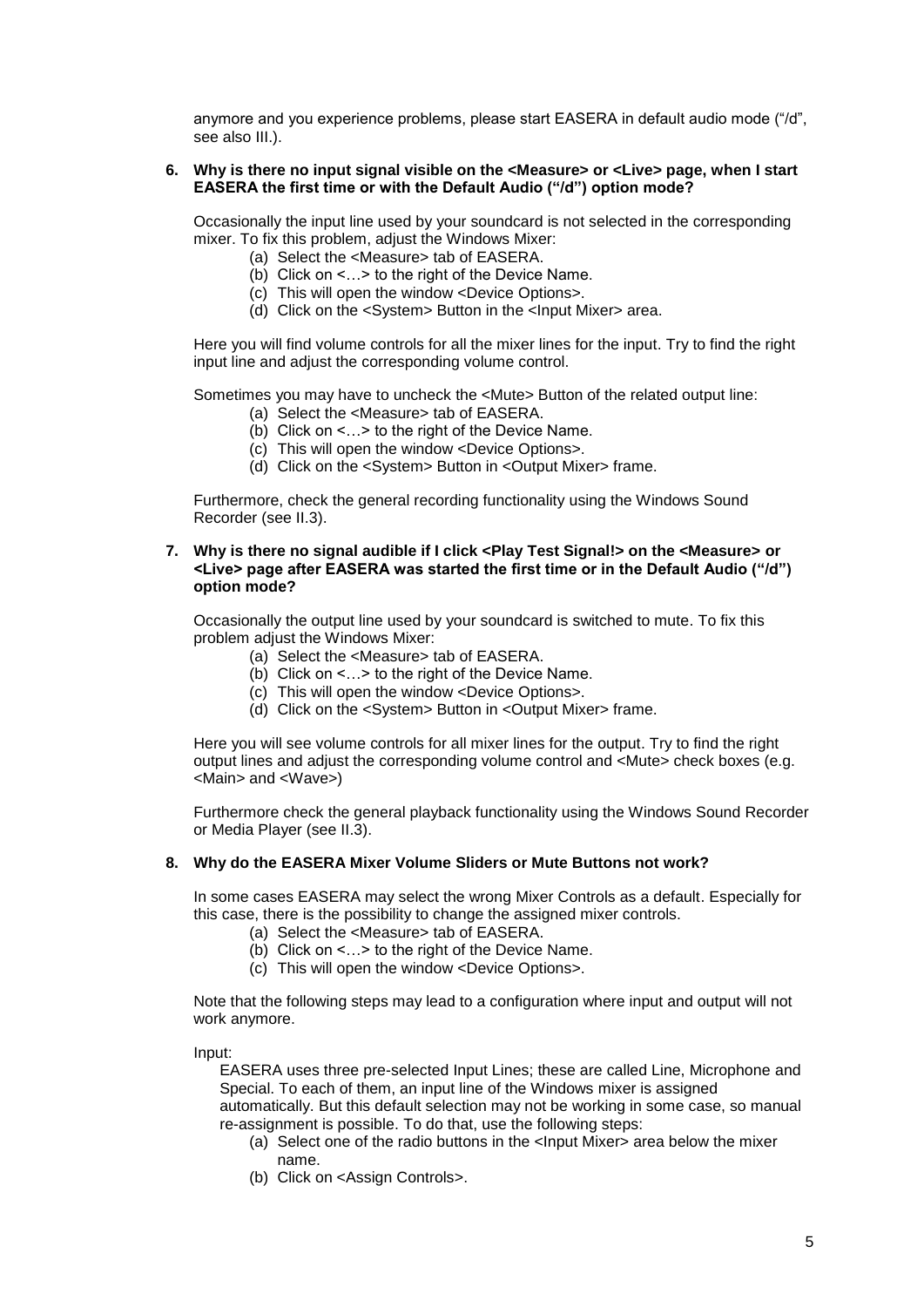- (c) Check in this window if the selected Mixer control (for Line, Microphone or Special) is appropriate for the selected input line selected before.
- (d) Additionally, check below if the corresponding Volume and Mute controls are assigned correctly.

Output:

To manually re-assign the Output Line do the following:

- (a) Click on <Assign Controls> in the <Output Mixer> area.
- (b) Check in this window if the Mixer controls are appropriate.
- (c) Also check if the Volumes and Mute controls are correctly assigned.

#### **9. Why do I see a high input level, although the selected input is not connected or supplied with a signal?**

Some mixers have a variety of feedback capabilities like monitoring, which feed output lines directly back to the input. For use with EASERA an input line must not be connected to the output via the mixer.

As an example: The "Creative Audigy 2" device has in <Audio Properties> under <Recording Control> an <Advanced> button below the <Analog Mix> slider. Here one can find a check box labeled <Recording without Monitoring>. Try to find and disable these monitoring options. If there is the capability to feed a channel of the input with a special channel of the output you can take advantage of this for Loop-Back Measurements like <Dual Channel FFT>. But we suggest using external wires for this connection.

#### **10. Why is there no input signal visible?**

One particular reason can be that for some combinations of sample rate and bit resolution the driver does not return any error to EASERA, but it does not work properly either. In that case it can help to try other configurations for input and output.

#### **11. I am using a Linear or Logarithmic Sweep as the stimulus signal. When I play the signal, I can hear the sine sweeping up, but then at high frequencies there are noises or lower frequencies are audible. What is wrong?**

Some sound cards create strong distortions at the output for high frequencies. Generally speaking, all components of the measurement setup may cause distortions, some may be audible. If you want use them for high frequency measurements, please be sure your equipment is appropriately suited.

Problems with distortions are easy to recognize for example when listening to a white sweep, but all signals that include high frequencies will show similar behavior and problems.

#### **12. If I run a measurement, sometimes EASERA shows a message like "Could not Record End of Signal!". What is the reason for that?**

The Windows Direct Sound and Wave drivers for the Input (Record) and the Output (Play) are independent. Normally, for a measurement the start of Record is initiated before the start of Play. The time gap depends on several factors within Windows and therefore it is not known exactly. EASERA provides two adjustable parameters to ensure that the played signal is captured completely.

- (a) Open the <Options> window (F9) in EASERA.
- (b) Select <Hardware Control Settings> from the left tree.
- (c) At the right sheet you will find the adjustments for the times "Play Delay [ms]" and "Record Extension [ms]".

If you start a measurement, the start of the output signal (Play) is delayed additionally to the Windows delay to make sure the input signal (Record) is running when the first sample is sent out.

On the other hand, the recording time exceeds the signal length to be sure that the last output sample will be recorded as well. In some rare cases the delays used are not